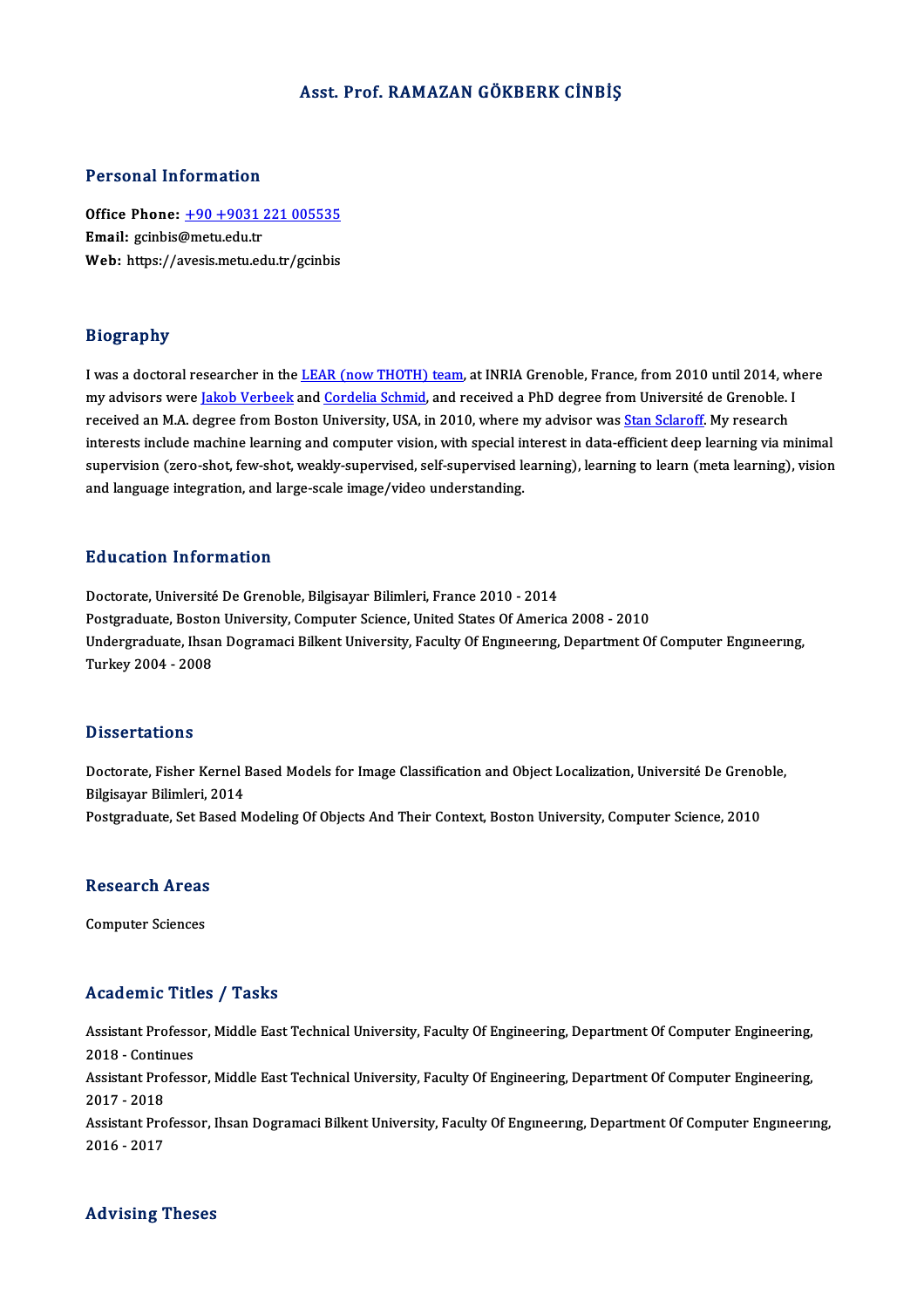Cinbiş R. G. , Closed-form sample probing for training generative models in zero-shot learning, Postgraduate,<br>S.CETİN(Student), 2022 Cinbiş R. G. , Closed-form<br>S.ÇETİN(Student), 2022<br>Cinbiş P. G. , Prior knovd Cinbiş R. G. , Closed-form sample probing for training generative models in zero-shot learning, Postgraduate,<br>S.ÇETİN(Student), 2022<br>Cinbiş R. G. , Prior knowledge guided weakly supervised object detection and semantic seg

S.ÇETİN(Student), 2022<br>Cinbiş R. G. , Prior knowledg<br>F.BALTACI(Student), 2022<br>Cinbis B. G. , Sami sunawiss Cinbiş R. G. , Prior knowledge guided weakly supervised object detection and semantic segmentation, Postgraduate,<br>F.BALTACI(Student), 2022<br>Cinbiş R. G. , Semi-supervised generative guidance for zero-shot semantic segmentat

F.BAL<br>Cinbiş<br>2022<br>Cinbis Cinbiş R. G. , Semi-supervised generative guidance for zero-shot semantic segmentation, Postgraduate, A.CE.<br>2022<br>Cinbiş R. G. , Attention mechanisms for semantic few-shot learning, Postgraduate, O.BUĞRA(Student), 2021<br>Cinb

2022<br>Cinbiş R. G. , Attention mechanisms for semantic few-shot learning, Postgraduate, O.BUĞRA(Student), 2021

Cinbis R. G., Scene-preserving person appearance transfer, Postgraduate, F.ÖZGE(Student), 2021

Cinbiş R. G. , Generalized zero-shot object recognition without class-attribute relations, Postgraduate, M.ERSEL(Student),<br>2021 Cinbiş R. G. , Generalized zero-shot object recognition without class-attribute relations, Postgraduate, M.ERSEL(Stu<br>2021<br>Cinbiş R. G. , Weakly supervised approaches for image classification in remote sensing and medical i

2021<br>Cinbiş R. G. , Weakly supervised approache<br>Postgraduate, B.AYGÜNEŞ(Student), 2020<br>Cinbis B. G. , Stule synthesizing senditional Postgraduate, B.AYGÜNEŞ(Student), 2020<br>Cinbiş R. G. , Style synthesizing conditional generative adversarial networks, Postgraduate, Y.DENİZ(Student), 2020

Postgraduate, B.AYGÜNEŞ(Student), 2020<br>Cinbiş R. G. , Style synthesizing conditional generative adversarial networks, Postgraduate, Y.DENİZ(Stud<br>Cinbiş R. G. , Aksoy S., Learning efficient visual embedding models under dat Cinbiş R. G. , Style synthesiz<br>Cinbiş R. G. , Aksoy S., Learn<br>M.BÜLENT(Student), 2019<br>Cinbis B. C. , Aksoy S. Imago Cinbiş R. G. , Aksoy S., Learning efficient visual embedding models under data constraints, Postgraduate,<br>M.BÜLENT(Student), 2019<br>Cinbiş R. G. , Aksoy S., Image super-resolution using deep feedforward neural networks in sp

M.BÜLENT(Student), 2019<br>Cinbiş R. G. , Aksoy S., Image super-resolution using deep feedforward neural networks in spectral domain, Postgraduate, O.AYDIN(Student), 2018

Cinbiş R. G. , Aksoy S., Fine-grained object recognition in remote sensing imagery, Postgraduate, G.SÜMBÜL(Student),<br>2018 Cinbiş R. G. , Aksoy S., Fine-grained object recognition in remote sensing imagery, Postgraduate, G.SÜMBÜL(Student),<br>2018<br>Cinbiş R. G. , İkizler Cinbiş N., Attribute based classifiers for image understanding, Postgraduate,

2018<br>Cinbiş<br>2016

# Articles Published in Journals That Entered SCI, SSCI and AHCI Indexes

- rticles Published in Journals That Entered SCI, SSCI and AHCI Ind<br>I. Caption Generation on Scenes with Seen and Unseen Object Categories<br>Dominal B. Cinbia B. C SECT ADENCICA II.<br>Caption Generation<br>Demirel B., Cinbiş R. G.<br>IMACE AND VISION CO Caption Generation on Scenes with Seen and Unseen Object Categories<br>Demirel B., Cinbiş R. G.<br>IMAGE AND VISION COMPUTING, vol.0, 2022 (Journal Indexed in SCI Expanded)<br>How rebust are discriminatively trained gave shot learn Demirel B., Cinbiş R. G.<br>IMAGE AND VISION COMPUTING, vol.0, 2022 (Journal Indexed in SCI Expanded)<br>II. How robust are discriminatively trained zero-shot learning models?
- Yucel M.K., Cinbis R.G., DUYGULU ŞAHİN P. How robust are discriminatively trained zero-shot learning mod<br>Yucel M. K. , Cinbis R. G. , DUYGULU ŞAHİN P.<br>IMAGE AND VISION COMPUTING, vol.119, 2022 (Journal Indexed in SCI)<br>Towarde Zero shot Sign Language Besegnition
- Yucel M. K., Cinbis R. G., DUYGULU ŞAHİN P.<br>IMAGE AND VISION COMPUTING, vol.119, 2022 (Jour)<br>III. Towards Zero-shot Sign Language Recognition<br>Pilge V. G. Cinpis P. G. Higler Cinbis N. IMAGE AND VISION COMPUTING, vol.119<br>Towards Zero-shot Sign Language R<br>Bilge Y. C. , CINBIŞ R. G. , Ikizler-Cinbis N.<br>IEEE Transastians on Battarn Analysis an Towards Zero-shot Sign Language Recognition<br>Bilge Y. C. , CINBIŞ R. G. , Ikizler-Cinbis N.<br>IEEE Transactions on Pattern Analysis and Machine Intelligence, 2022 (Journal Indexed in SCI Expanded) Bilge Y. C., CINBIŞ R. G., Ikizler-Cinbis N.<br>IEEE Transactions on Pattern Analysis and Machine Intelligence, 2022 (Journal<br>IV. DeepSide: A Deep Learning Approach for Drug Side Effect Prediction
- IEEE Transactions on Pattern Analysis and Machine In<br>DeepSide: A Deep Learning Approach for Drug<br>Uner O. C. , Kuru H. I. , CİNBİŞ R. G. , Tastan O., Cicek E.<br>IEEE (ACM Transactions on Computational Biology and Uner O. C. , Kuru H. I. , CİNBİŞ R. G. , Tastan O., Cicek E.<br>IEEE/ACM Transactions on Computational Biology and Bioinformatics, 2022 (Journal Indexed in SCI Expanded)
- V. Weakly supervised instance attention for multisource fine-grained object recognition with an application to tree species classification Aygunes B., CİNBİŞ R. G., Aksoy S. application to tree species classification<br>Aygunes B., CİNBİŞ R. G. , Aksoy S.<br>ISPRS Journal of Photogrammetry and Remote Sensing, vol.176, pp.262-274, 2021 (Journal Indexed in SCI)<br>Kay pretested skessifisation for sellebe
- VI. Key protected classification for collaborative learning<br>Sariyildiz M. B., Cinbi R. G., Ayday E. SPRS Journal of Photogrammetry an<br>Key protected classification for<br>Sariyildiz M. B., Cinbi R. G., Ayday E.<br>Pettern Pessentijon vol 104, 2020 (1 Pattern Recognition, vol.104, 2020 (Journal Indexed in SCI Expanded)

# Sariyildiz M. B. , Cinbi R. G. , Ayday E.<br>Pattern Recognition, vol.104, 2020 (Journal Indexed in SCI Expanded)<br>VII. Multisource Region Attention Network for Fine-Grained Object Recognition in Remote Sensing<br>Imageny Pattern Re<br>Multisou<br>Imagery<br>Sumbul C Multisource Region Attention<br>Imagery<br>Sumbul G., Cinbiş R. G. , Aksoy S.<br>JEEE TRANSACTIONS ON CEOSC

I**magery**<br>Sumbul G., Cinbiş R. G. , Aksoy S.<br>IEEE TRANSACTIONS ON GEOSCIENCE AND REMOTE SENSING, vol.57, pp.4929-4937, 2019 (Journal Indexed in<br>SCD Suml<br>IEEE<br>SCI)<br>Eine IEEE TRANSACTIONS ON GEOSCIENCE AND REMOTE SENSING, vol.57, pp.4929-4937, 2019 (Jour<br>SCI)<br>VIII. Fine-Grained Object Recognition and Zero-Shot Learning in Remote Sensing Imagery<br>Sumbul G. Sinbia B. G. Alrew S.

SCI)<br>VIII. Fine-Grained Object Recognition and Zero-Shot Learning in Remote Sensing Imagery<br>Sumbul G., Cinbis R. G. , Aksoy S.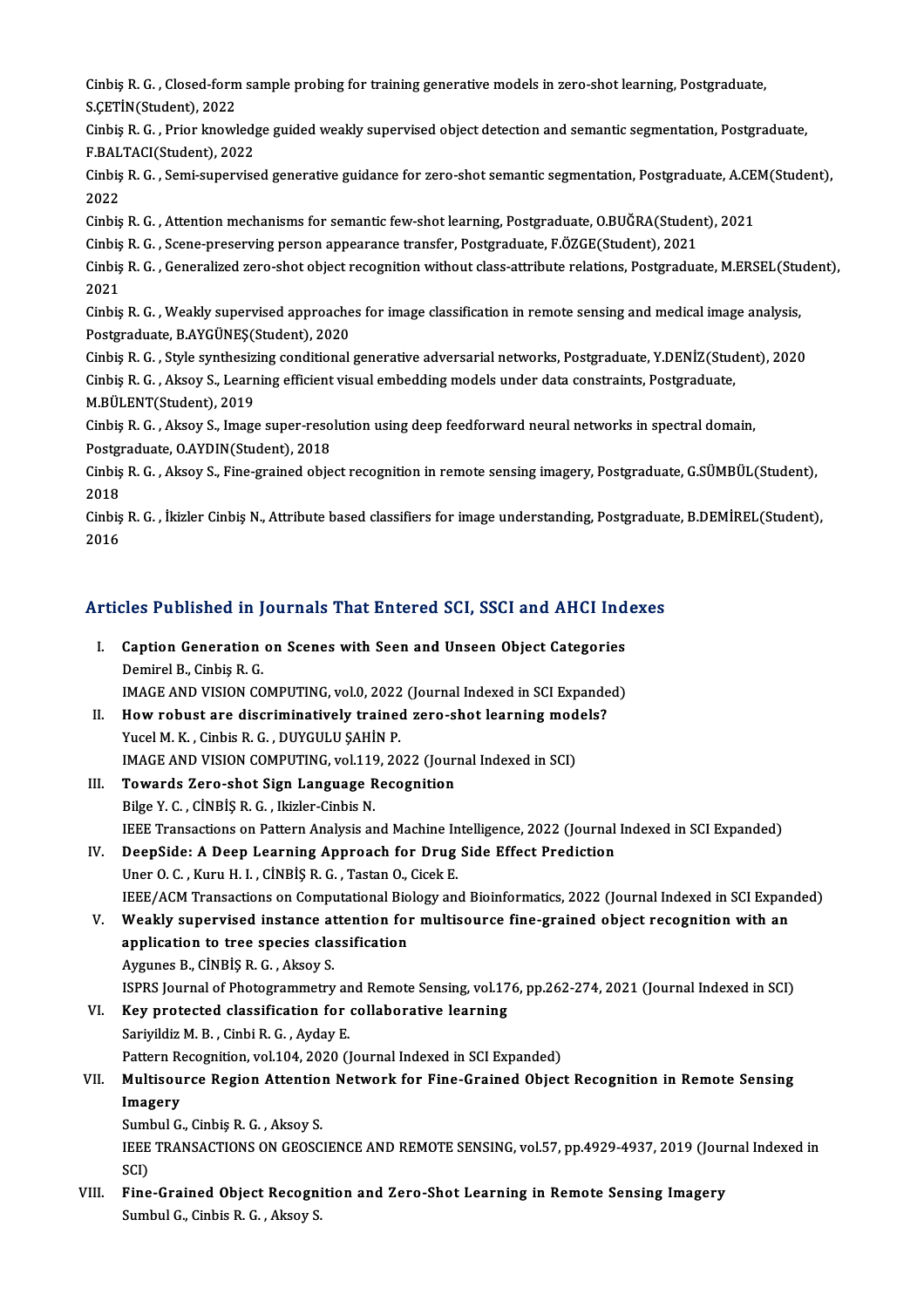IEEE TRANSACTIONS ON GEOSCIENCE AND REMOTE SENSING, vol.56, no.2, pp.770-779, 2018 (Journal Indexed in<br>SCD IEEE<br>SCI)<br>Wee IEEE TRANSACTIONS ON GEOSCIENCE AND REMOTE SENSING, vol.56, no.2, pp.770-779, 2018<br>SCI)<br>IX. Weakly Supervised Object Localization with Multi-Fold Multiple Instance Learning<br>CINPIS B.C. Verbeek L. Schmid.C.

- SCI)<br>Weakly Supervised Object Loc<del>.</del><br>CİNBİŞ R. G. , Verbeek J., Schmid C.<br>JEEE TRANSACTIONS ON RATTERN IEEE TRANSACTIONS ON PATTERN ANALYSIS AND MACHINE INTELLIGENCE, vol.39, no.1, pp.189-203, 2017<br>(Journal Indexed in SCI) CINBIS R. G., Verbeek J., Schmid C. IEEE TRANSACTIONS ON PATTERN ANALYSIS AND MACHINE INTELLIGENCE, vol.39, no.1,<br>(Journal Indexed in SCI)<br>X. Approximate Fisher Kernels of Non-iid Image Models for Image Categorization<br>cinpis P. G. Verbeek L. Sebmid C.
- (Journal Indexed in SCI)<br>Approximate Fisher Kernels of<br>CİNBİŞ R. G. , Verbeek J., Schmid C.<br>IEEE TPANSACTIONS ON PATTEPN Approximate Fisher Kernels of Non-iid Image Models for Image Categorization<br>CİNBİŞ R. G. , Verbeek J., Schmid C.<br>IEEE TRANSACTIONS ON PATTERN ANALYSIS AND MACHINE INTELLIGENCE, vol.38, no.6, pp.1084-1098, 2016<br>(Jaurnal Ind CINBIŞ R. G. , Verbeek J., :<br>IEEE TRANSACTIONS ON<br>(Journal Indexed in SCI)<br>Image Mining Heing Di IEEE TRANSACTIONS ON PATTERN ANALYSIS AND MACH.<br>(Journal Indexed in SCI)<br>XI. Image Mining Using Directional Spatial Constraints<br>AKSOV S. CINPIS B. C.
- (Journal Indexed in SC)<br>Image Mining Using<br>AKSOY S., CİNBİŞ R. G.<br>IEEE CEOSCIENCE ANI AKSOY S., CINBIȘ R. G.<br>IEEE GEOSCIENCE AND REMOTE SENSING LETTERS, vol.7, no.1, pp.33-37, 2010 (Journal Indexed in SCI)

## Articles Published in Other Journals

rticles Published in Other Journals<br>I. Single-Image Super-Resolution Analysis in DCT Spectral Domain<br>Avdyn O. Sinbia B. C Single-Image Supe<br>Aydın O., Cinbiş R. G.<br>BALKAN JOUPNAL O Single-Image Super-Resolution Analysis in DCT Spectral Domain<br>Aydın O., Cinbiş R. G.<br>BALKAN JOURNAL OF ELECTRICAL & COMPUTER ENGINEERING, vol.8, no.3, pp.209-217, 2020 (Other Refereed<br>National Journals) Aydın O., Cinbiş R. (<br>BALKAN JOURNAL<br>National Journals)

# nauonai journais)<br>Books & Book Chapters

ooks & Book Cha<br>I. Derin Öğrenme<br><sup>Vormon Vurol E</sub> 1</sup> I. Derin Öğrenme<br>Yarman Vural F. T. , Cinbiş R. G. , Kalkan S. BuzdağıYayınevi,Ankara,2018

# Refereed Congress / Symposium Publications in Proceedings

- I. CLOSED-FORM SAMPLE PROBING FOR LEARNING GENERATIVE MODELS IN ZERO-SHOT LEARNING ÇetinS.,BaranO.B. ,CinbişR.G. International Conference on Learning Representations, 25 - 29 April 2022 Cetin S., Baran O. B. , Cinbiş R. G.<br>International Conference on Learning Representations, 25 - 29 April 2022<br>II. MaskSplit: Self-supervised Meta-learning for Few-shot Semantic Segmentation<br>Amas M. S. Songan A. BABAN O. B.
- International Conference on Learning Representations, 25 29 Ap<br>MaskSplit: Self-supervised Meta-learning for Few-shot Sei<br>Amac M. S., Sencan A., BARAN O. B., Ikizler-Cinbis N., CİNBİŞ R. G.<br>22nd IEEE (CVE Winter Conferenc MaskSplit: Self-supervised Meta-learning for Few-shot Semantic Segmentation<br>Amac M. S. , Sencan A., BARAN O. B. , Ikizler-Cinbis N., CİNBİŞ R. G.<br>22nd IEEE/CVF Winter Conference on Applications of Computer Vision, WACV 202 Amac M. S. , Sencan A., BARAN O. B. , Ikizler<br>22nd IEEE/CVF Winter Conference on App<br>America, 4 - 08 January 2022, pp.428-438<br>Bod Carnot to Fight Club, Bortially cu 22nd IEEE/CVF Winter Conference on Applications of Computer Vision, WACV 2022, Hawaii, United States Of America, 4 - 08 January 2022, pp.428-438<br>III. Red Carpet to Fight Club: Partially-supervised Domain Transfer for Face
- America<br><mark>Red Ca</mark>i<br>Videos<br><sup>Pilgo V</sup> Red Carpet to Fight Club: Partially-supervised Domain Transfer for<br>Videos<br>Bilge Y. C. , Yucel M. K. , CİNBİŞ R. G. , İKİZLER CİNBİŞ N., DUYGULU ŞAHİN P.<br>IEEE Winter Conference on Applications of Computer Vision (WACV), ELE

Videos<br>Bilge Y. C. , Yucel M. K. , CİNBİŞ R. G. , İKİZLER CİNBİŞ N., DUYGULU ŞAHİN P.<br>IEEE Winter Conference on Applications of Computer Vision (WACV), ELECTR NETWORK, 5 - 09 January 2021,<br>nn 2257 2269 Bilge Y. C. , Yuc<br>IEEE Winter Co<br>pp.3357-3368 IEEE Winter Conference on Applications of Computer Vision (WACV), EL<br>pp.3357-3368<br>IV. A Deep Dive into Adversarial Robustness in Zero-Shot Learning<br>Visel M K, Cinpis B C, DUVCULU SAHIN B

- pp.3357-3368<br>A Deep Dive into Adversarial Robustnes<br>Yücel M.K. , CİNBİŞ R. G. , DUYGULU ŞAHİN P.<br>FCCV 2020 Workeban an Advarsarial Babust A Deep Dive into Adversarial Robustness in Zero-Shot Learning<br>Yücel M. K. , CİNBİŞ R. G. , DUYGULU ŞAHİN P.<br>ECCV 2020, Workshop on Adversarial Robustness in the Real World, Glasgow, United Kingdom, 23 August 2020<br>Cranh con Yücel M. K. , CİNBİŞ R. G. , DUYGULU ŞAHİN P.<br>ECCV 2020, Workshop on Adversarial Robustness in the Real World, Glasgow, United Kingdom, 23 Augu<br>V. Graph convolutional networks for region of interest classification in breas
- ECCV 2020, Workshop on Adversarial Robustness in the Real World, Glasgov<br>Graph convolutional networks for region of interest classification is<br>Aygüneş B., AKSOY S., CİNBİŞ R. G. , KÖSEMEHMETOĞLU K., Önder S., Üner A. V. Graph convolutional networks for region of interest classification in breast histopathology<br>Aygüneş B., AKSOY S., CİNBİŞ R. G. , KÖSEMEHMETOĞLU K., Önder S., Üner A.<br>SPIE Medical Imaging, Texas, United States Of America
- VI. Learning Visually Consistent Label Embeddings for Zero-Shot Learning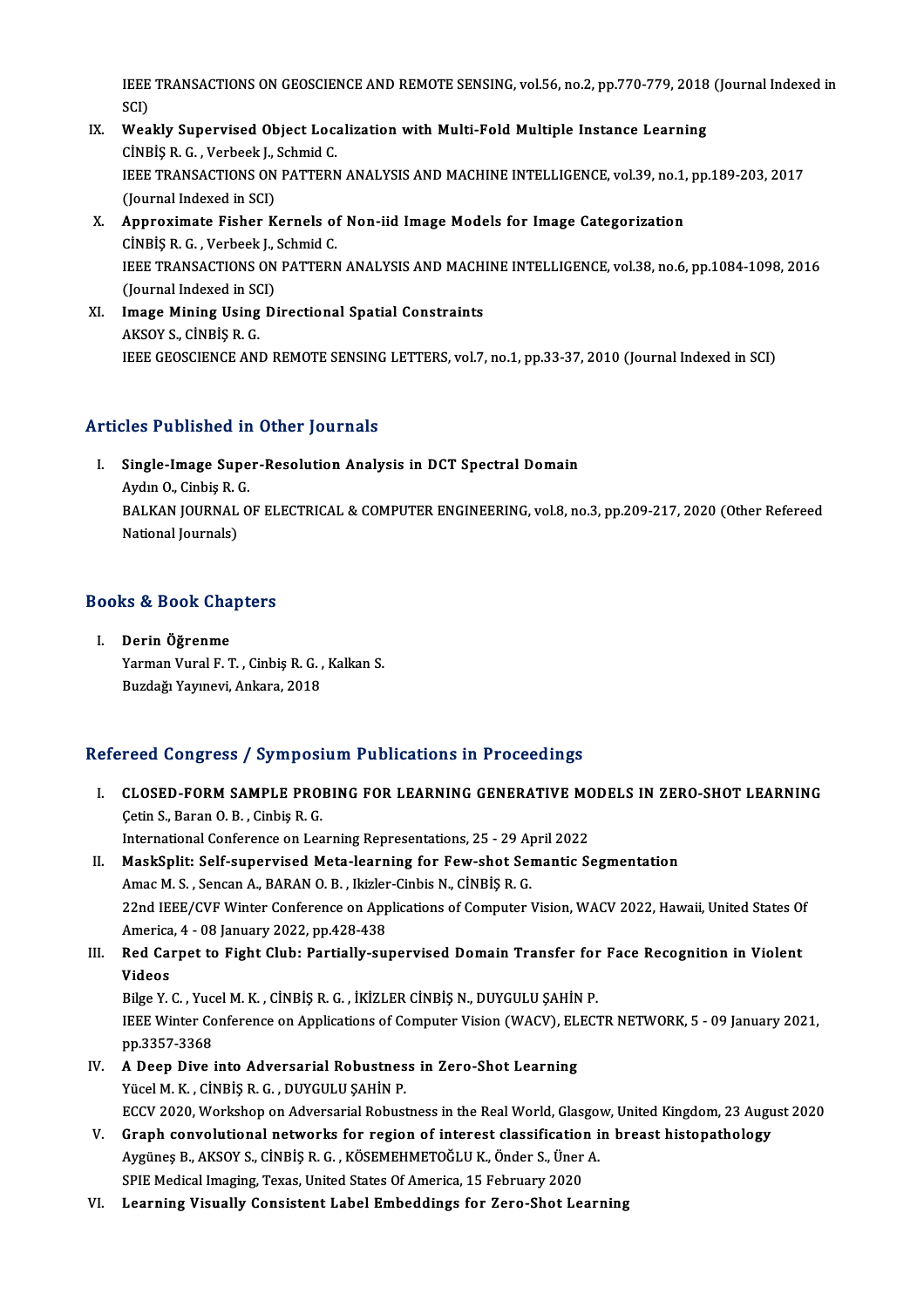Berkan D., CİNBİŞR. G., İKİZLER CİNBİŞN.

Berkan D., CİNBİŞ R. G. , İKİZLER CİNBİŞ N.<br>2019 IEEE International Conference on Image Processing (ICIP), Taipei, Taiwan, 22 - 25 September 2019<br>Zana Shat Sian Language Besagnition: Can Taytual Data Ungeven Sian Languages

- Berkan D., CİNBİŞ R. G. , İKİZLER CİNBİŞ N.<br>2019 IEEE International Conference on Image Processing (ICIP), Taipei, Taiwan, 22 25 Septe<br>VII. Zero-Shot Sign Language Recognition: Can Textual Data Uncover Sign Languages 2019 IEEE International Conference on Imanual Sero-Shot Sign Language Recognition<br>Bilge Y. C. , İKİZLER CİNBİŞ N., CİNBİŞ R. G.<br>British Mashine Vision Conference 0, 12.5 VII. Zero-Shot Sign Language Recognition: Can Textual Data Uncover Sign Languages?<br>Bilge Y. C., İKİZLER CİNBİŞ N., CİNBİŞ R. G.<br>British Machine Vision Conference, 9 - 12 September 2019
- VIII. Image Captioning with Unseen Objects Berkan D., CİNBİŞ R. G., İKİZLER CİNBİŞ N. British Machine Vision Conference, 9 - 12 September 2019 Berkan D., CINBIŞ R. G., İKİZLER CINBIŞ N.<br>British Machine Vision Conference, 9 - 12 September 2019<br>IX. Gradient Matching Generative Networks for Zero-Shot Learning<br>September 8 - Cinnis P. G.
	- British Machine Vision Confer<br>Gradient Matching Gener<br>Sariyildiz M. B. , CİNBİŞ R. G.<br>IEEE (CVE Conference on Co Gradient Matching Generative Networks for Zero-Shot Learning<br>Sariyildiz M. B. , CINBIŞ R. G.<br>IEEE/CVF Conference on Computer Vision and Pattern Recognition (CVPR), California, United States Of America,<br>16, 20 June 2019, pp Sariyildiz M. B. , CİNBİŞ R. G.<br>IEEE/CVF Conference on Compute<br>16 - 20 June 2019, pp.2163-2173<br>Cross task weakly sunaryised IEEE/CVF Conference on Computer Vision and Pattern Recognition (CVPF<br>16 - 20 June 2019, pp.2163-2173<br>X. Cross-task weakly supervised learning from instructional videos<br>7bultou D. Aleureal, Cineis P.C. Foubou D. Lanteu L. S
	- 16 20 June 2019, pp.2163-2173<br>Cross-task weakly supervised learning from instruction<br>Zhukov D., Alayrac J., CINBİŞ R.G. , Fouhey D., Laptev I., Sivic J.<br>JEEE (CVE Conference on Computer Vision and Pettern Besogn Cross-task weakly supervised learning from instructional videos<br>Zhukov D., Alayrac J., CiNBiŞ R. G. , Fouhey D., Laptev I., Sivic J.<br>IEEE/CVF Conference on Computer Vision and Pattern Recognition (CVPR), California, United Zhukov D., Alayrac J., CİNBİŞ R. G.<br>IEEE/CVF Conference on Compute<br>16 - 20 June 2019, pp.3532-3540<br>WEAKLY SUPERVISED DEER C IEEE/CVF Conference on Computer Vision and Pattern Recognition (CVPR), California, United States Of America,<br>16 - 20 June 2019, pp.3532-3540<br>XI. WEAKLY SUPERVISED DEEP CONVOLUTIONAL NETWORKS FOR FINE-GRAINED OBJECT RECOGNI
	- 16 20 June 2019, pp.3532-3540<br>XI. WEAKLY SUPERVISED DEEP CONVOLUTIONAL NETWORKS FOR FINE-GRAINED OBJECT RECOGNITION<br>IN MULTISPECTRAL IMAGES WEAKLY SUPERVISED DEEP CONTRIBINGS<br>Aygunes B., AKSOY S., CİNBİŞ R. G.<br>HEEF International Geogriance and

IN MULTISPECTRAL IMAGES<br>Aygunes B., AKSOY S., CİNBİŞ R. G.<br>IEEE International Geoscience and Remote Sensing Symposium (IGARSS), Yokohama, Japan, 28 July - 02 August<br>2010.np 1479-1481 Aygunes B., AKSOY S.,<br>IEEE International Ge<br>2019, pp.1478-1481<br>Zoro, Shot Object D. IEEE International Geoscience and Remote Sensing Symposium (1<br>2019, pp.1478-1481<br>XII. Zero-Shot Object Detection by Hybrid Region Embedding<br>Region D. Ciphic P. C. Higler Ciphic N

- 2019, pp.1478-1481<br>Berkan D., Cinbiş R. G. , İkizler Cinbiş N.<br>Berkan D., Cinbiş R. G. , İkizler Cinbiş N. Zero-Shot Object Detection by Hybrid Region Embedding<br>Berkan D., Cinbiş R. G. , İkizler Cinbiş N.<br>British Machine Vision Conference, Newcastle-Upon-Tyne, United Kingdom, 3 - 07 September 2018<br>Fine grained object resegnitio Berkan D., Cinbiş R. G. , İkizler Cinbiş N.<br>British Machine Vision Conference, Newcastle-Upon-Tyne, United Kingdom, 3 - 07 Septembe<br>XIII. Fine-grained object recognition and zero-shot learning in multispectral imagery<br>Sumb
- British Machine Vision Conference<br>Fine-grained object recognitic<br>Sumbul G., CİNBİŞ R. G. , AKSOY S.<br>2019 26th Signal Precessing and t 2018 2018 26th Signal Processing and Zero-shot learning in multispectral imagery<br>2018 26th Signal Processing and Communications Applications Conference (SIU), İzmir, Turkey, 2 - 05 May 2018<br>2018 26th Signal Processing and
	-

- XIV. Attributes2Classname: A discriminativemodel for attribute-based unsupervised zero-shot learning DemirelB.,CİNBİŞR.G. , İKİZLERCİNBİŞN. 16th IEEEInternationalConference onComputerVision(ICCV),Venice, Italy,22 -29October 2017,pp.1241-1250
- XV. Visual Saliency Estimation via Attribute Based Classifiers and Conditional Random Field 16th IEEE International Conference on Com<br>Visual Saliency Estimation via Attribut<br>Demirel B., CİNBİŞ R.G. , İKİZLER CİNBİŞ N. 2016 24th Signal Processing and Communication Application Conference (SIU), Zonguldak, Turkey, 16 - 19 May<br>2016 Demir<br>2016<br>2016<br>Hype
- 2016 24th Signal Processing and Communication Application Co.<br>2016<br>XVI. Hyperspectral target detection An experimental study<br>CUNVEL B. CUNPIS B. C. Ture S. Curbus A. C. 2016<br>Hyperspectral target detection - An expe<br>GUNYEL B., CINBIŞ R. G. , Ture S., Gurbuz A. C.<br>2015 22nd Signal Presessing and Communica GUNYEL B., CINBIS R. G., Ture S., Gurbuz A. C.

2015 23nd Signal Processing and Communications Applications Conference (SIU), Malatya, Turkey, 16 - 19 May<br>2015 2015 23nd Signal Processing and Communications Applications Conference<br>2015<br>XVII. Multi-fold MIL Training for Weakly Supervised Object Localization<br>Cinpis B.C. Verbeek L. Schmid C

2015<br>Multi-fold MIL Training for We<br>CİNBİŞ R. G. , Verbeek J., Schmid C.<br>27th IEEE Conference en Compute CİNBİŞ R. G. , Verbeek J., Schmid C.<br>27th IEEE Conference on Computer Vision and Pattern Recognition (CVPR), Ohio, United States Of America, 23 - 28 June 2014,pp.2409-2416 27th IEEE Conference on Computer Vision and Pattern Recognition<br>June 2014, pp.2409-2416<br>XVIII. Segmentation Driven Object Detection with Fisher Vectors<br>CINPIS B.C. Verbeek J. Schmid.C.

# June 2014, pp.2409-2416<br>Segmentation Driven Object De<br>CİNBİŞ R. G. , Verbeek J., Schmid C.<br>JEEE International Conference on A IEEE International Conference on Computer Vision (ICCV), Sydney, Australia, 1 - 08 December 2013, pp.2968-2975 CINBIS R. G., Verbeek J., Schmid C. IEEE International Conference on Computer Vision (ICCV), Sydney, Australia<br>2975<br>XIX. Image categorization using Fisher kernels of non-iid image models<br>Cinnis B. G. Verbeek L. Sebmid G.

- 2975<br>Image categorization using Fis<br>CİNBİŞ R. G. , Verbeek J., Schmid C.<br>IEEE Conference en Computer Visi IEEE Conference on Computer Vision and Pattern Recognition (CVPR), Rhode Island, United States Of America, 16 -<br>21 June 2012, pp.2184-2191 CINBIS R. G., Verbeek J., Schmid C.
- XX. Contextual Object Detection Using Set-Based Classification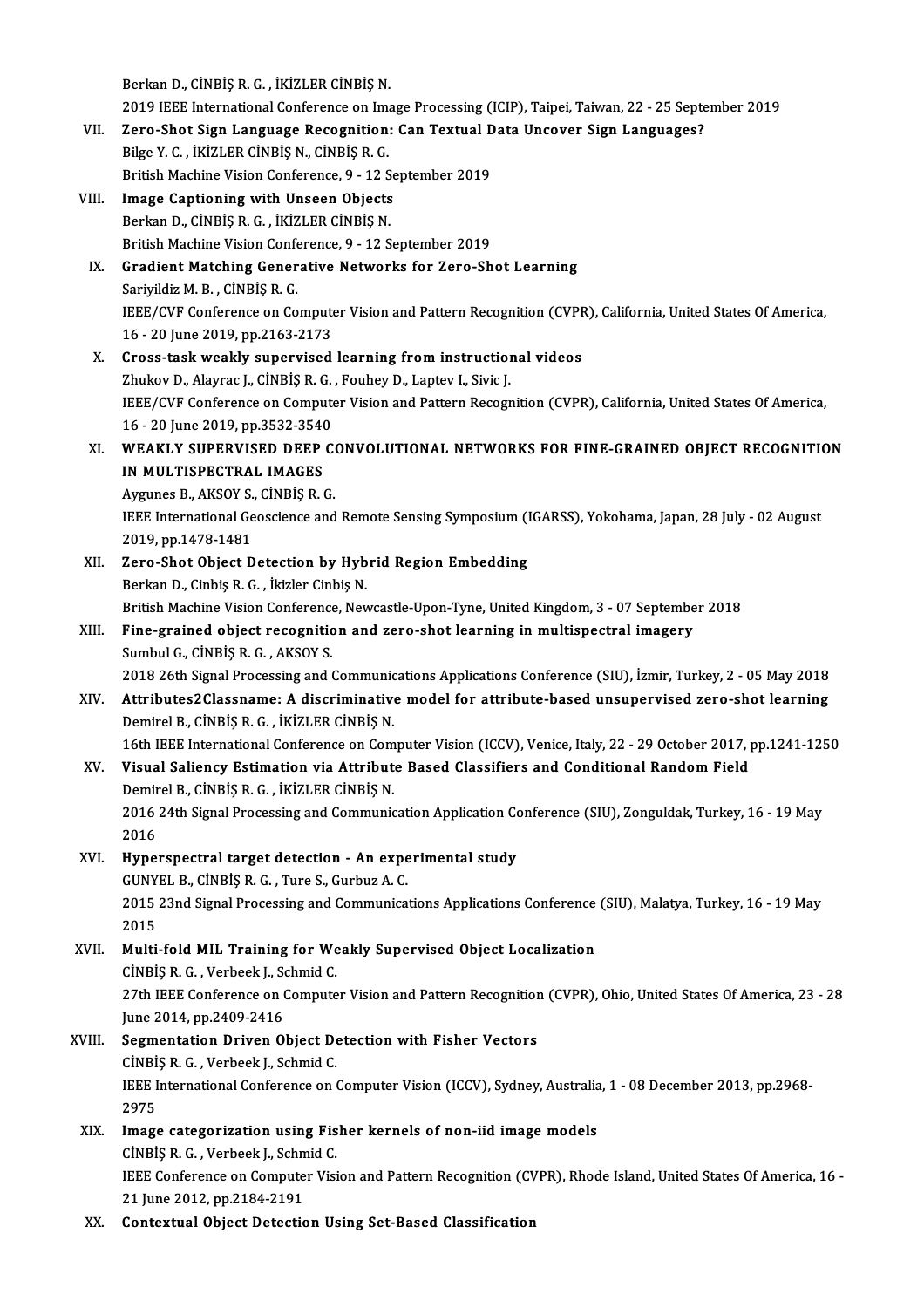CİNBİŞRG, Sclaroff S.

CİNBİŞ R. G. , Sclaroff S.<br>12th European Conference on Computer Vision (ECCV), Florence, Italy, 7 - 13 October 2012, vol.7577, pp.43-57<br>Unaunerwised Metris Learning fon Fase Identification in TV Video

CINBIȘ R. G., Sclaroff S.<br>12th European Conference on Computer Vision (ECCV), Florence, Italy, 7 -<br>XXI. Unsupervised Metric Learning for Face Identification in TV Video<br>Cinbia B. G. Verbeel: L. Sebmid G. Unsupervised Metric Learning for Face Identification in TV Video<br>Cinbiş R.G., Verbeek J., Schmid C. Unsupervised Metric Learning for Face Identification in TV Video<br>Cinbiş R. G. , Verbeek J., Schmid C.<br>IEEE International Conference on Computer Vision (ICCV), Barcelona, Spain, 6 - 13 November 2011, pp.1559-1566<br>Learning A

|        | Cinbis R. G., Verbeek J., Schmid C.                                                                                  |
|--------|----------------------------------------------------------------------------------------------------------------------|
|        | IEEE International Conference on Computer Vision (ICCV), Barcelona, Spain, 6 - 13 November 2011, pp.1559-1566        |
| XXII.  | Learning Actions From the Web                                                                                        |
|        | IKIZLER CINBIŞ N., CINBIŞ R. G., Sclaroff S.                                                                         |
|        | 12th IEEE International Conference on Computer Vision, Kyoto, Japan, 29 September - 02 October 2009, pp.995-<br>1002 |
| XXIII. | Human action recognition with line and flow histograms                                                               |
|        | İKİZLER CİNBİŞ N., CİNBİŞ R. G., DUYGULU ŞAHİN P.                                                                    |
|        | 2008 19th International Conference on Pattern Recognition, Tampa, FL, USA, 8 - 11 December 2008                      |
| XXIV.  | Recognizing actions from still images                                                                                |
|        | İKİZLER CİNBİŞ N., CİNBİŞ R. G., PEHLİVAN S., DUYGULU ŞAHİN P.                                                       |
|        | 2008 19th International Conference on Pattern Recognition, Tampa, FL, USA, 8 - 11 December 2008                      |
| XXV.   | Automatic Mapping of Linearwoody Vegetation Features in Agricultural Landscapes                                      |
|        | AKSOY S., AKÇAY H. G., CİNBİŞ R. G., Wassenaar T.                                                                    |
|        | IGARSS 2008 - 2008 IEEE International Geoscience and Remote Sensing Symposium, Boston, MA, USA, 7 - 11 July          |
|        | 2008                                                                                                                 |
| XXVI.  | Relative Position-Based Spatial Relationships using Mathematical Morphology                                          |
|        | CINBIS R. G., AKSOY S.                                                                                               |
|        | 2007 IEEE International Conference on Image Processing, San Antonio, TX, USA, 16 September - 19 October 2007         |
| XXVII. | Morphological Modeling of Position-Based Spatial Relationships                                                       |
|        | CINBIS R G , AKSOY S                                                                                                 |
|        | 2007 IEEE 15th Signal Processing and Communications Applications, Eskisehir, Turkey, 11 - 13 June 2007               |
|        |                                                                                                                      |

# 2007 IEEE 15th Signal Processing a<br>Supported Projects

Supported Projects<br>ŞAHİN E., ANKARALI M. M. , KALKAN S., SARANLI U., YAZICIOĞLU Y., CİNBİŞ R. G. , CB Strateji ve Bütçe Başkanlığı<br>(Kallanma Bakanlığı) Projeci Bobatik Taknalojileri Arastırma Golistinme ve Eğitim Markazi ( SAHİN E., ANKARALI M. M. , KALKAN S., SARANLI U., YAZICIOĞLU Y., CİNBİŞ R. G. , CB Strateji ve Bütçe Başkanlığı<br>ÇAHİN E., ANKARALI M. M. , KALKAN S., SARANLI U., YAZICIOĞLU Y., CİNBİŞ R. G. , CB Strateji ve Bütçe Başkanlığ ŞAHİN E., ANKARALI M. M. , KALKAN S., SARANLI U., YAZICIOĞLU Y., CİNBİŞ R. G. , CB Strateji ve Bütçe<br>(Kalkınma Bakanlığı) Projesi, Robotik Teknolojileri Araştırma, Geliştirme ve Eğitim Merkezi (ROMER),<br>CİNBİŞ R. G. , TUBIT (Kalkınma Bakanlığı) Projesi, Robotik Teknolojileri Araştırma, Geliştirme ve Eğitim Merkezi (ROMER), 2019 - Continues<br>CİNBİŞ R. G. , TUBITAK Project, Üretken Modelleme Tabanlı Meta-Öğrenme Yaklaşımları, 2020 - 2022<br>Cinbiş holistic access to added value data generated through cutting-edge Artificial Intelligence technologies, 2019 - 2022 CİNBİŞR.G. ,TUBITAKProject,GörselÖgeTanımaModelerininEksikGözetimliÖğrenimi,2017 -2020 holistic access to added value data generated through cutting-edge Artificial Intelligence technologies, 2019 - 2022<br>CİNBİŞ R. G. , TUBITAK Project, Görsel Öge Tanıma Modellerinin Eksik Gözetimli Öğrenimi, 2017 - 2020<br>CİNB CİNBİŞ R. G. , TUBITAK Project, Görsel Öge Tanıma Modellerin:<br>CİNBİŞ R. G. , DEMİREL B., Project Supported by Higher Educa<br>Nesne Tanıma için Çok Kaynaklı Derin Öğrenme, 2018 - 2019 Nesne Tanıma için Çok Kaynaklı Derin Öğrenme, 2018 - 2019<br>Scientific Refereeing

INTERNATIONAL JOURNAL OF COMPUTER VISION, SCI Journal, October 2019 BEFERNATIONAL JOURNAL OF COMPUTER VISION, SCI Journal, October 2019<br>INTERNATIONAL JOURNAL OF COMPUTER VISION, SCI Journal, October 2019<br>INTERNATIONAL JOURNAL OF COMPUTER VISION, SCI Journal August 2019 INTERNATIONAL JOURNAL OF COMPUTER VISION, SCI Journal, October 2019<br>IEEE TRANSACTIONS ON PATTERN ANALYSIS AND MACHINE INTELLIGENCE<br>INTERNATIONAL JOURNAL OF COMPUTER VISION, SCI Journal, August 2019<br>INTERNATIONAL JOURNAL OF IEEE TRANSACTIONS ON PATTERN ANALYSIS AND MACHINE INTELLIGEN<br>INTERNATIONAL JOURNAL OF COMPUTER VISION, SCI Journal, August 201<br>INTERNATIONAL JOURNAL OF COMPUTER VISION, SCI Journal, May 2019<br>IEEE TRANSACTIONS ON RATTERN AN INTERNATIONAL JOURNAL OF COMPUTER VISION, SCI Journal, August 2019<br>INTERNATIONAL JOURNAL OF COMPUTER VISION, SCI Journal, May 2019<br>IEEE TRANSACTIONS ON PATTERN ANALYSIS AND MACHINE INTELLIGENCE, SCI Journal, May 2019<br>INTER INTERNATIONAL JOURNAL OF COMPUTER VISION, SCI Journal, May 2019<br>IEEE TRANSACTIONS ON PATTERN ANALYSIS AND MACHINE INTELLIGENCI<br>INTERNATIONAL JOURNAL OF COMPUTER VISION, SCI Journal, March 2019<br>IEEE TRANSACTIONS ON PATTERN IEEE TRANSACTIONS ON PATTERN ANALYSIS AND MACHINE INTELLIGENCE, SCI Journal, May 2019<br>INTERNATIONAL JOURNAL OF COMPUTER VISION, SCI Journal, March 2019<br>IEEE TRANSACTIONS ON PATTERN ANALYSIS AND MACHINE INTELLIGENCE, SCI Jo INTERNATIONAL JOURNAL OF COMPUTER VISION, SCI Journal, March 2019<br>IEEE TRANSACTIONS ON PATTERN ANALYSIS AND MACHINE INTELLIGENCE, SCI Journal, January 2019<br>IEEE TRANSACTIONS ON IMAGE PROCESSING, SCI Journal, September 2018 IEEE TRANSACTIONS ON PATTERN ANALYSIS AND MACHINE INTELLIGENCE,<br>IEEE TRANSACTIONS ON IMAGE PROCESSING, SCI Journal, September 2018<br>SIGNAL IMAGE AND VIDEO PROCESSING, Journal Indexed in SCI-E, July 2018<br>IEEE SICNAL PROCESSI IEEE TRANSACTIONS ON IMAGE PROCESSING, SCI Journal, September 20<br>SIGNAL IMAGE AND VIDEO PROCESSING, Journal Indexed in SCI-E, July 2<br>IEEE SIGNAL PROCESSING LETTERS, Journal Indexed in SCI-E, May 2018